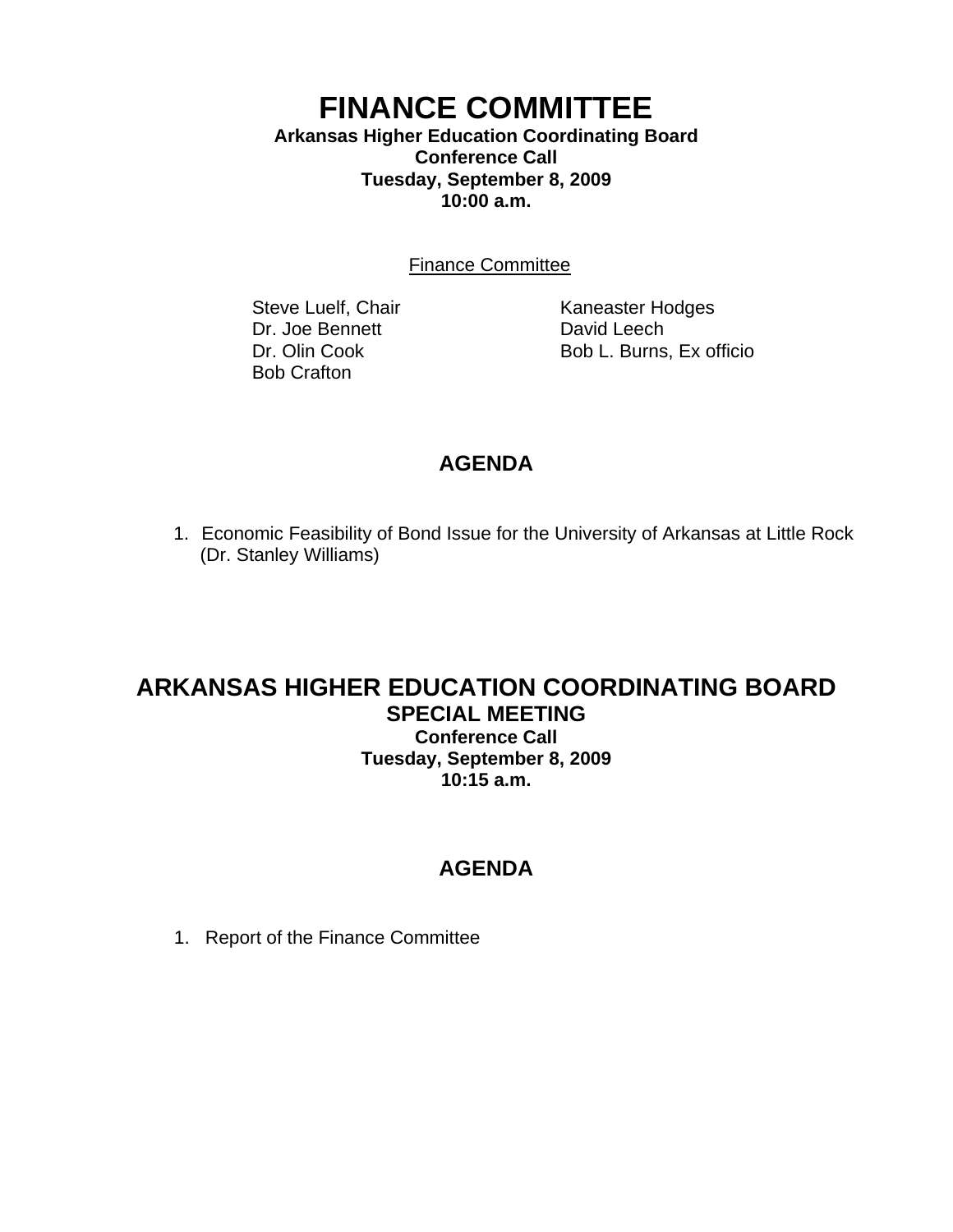Agenda Item No. 1 Higher Education Coordinating Board September 8, 2009

#### **ECONOMIC FEASIBILITY OF BOND ISSUE UNIVERSITY OF ARKANSAS AT LITTLE ROCK**

**\_\_\_\_\_\_\_\_\_\_\_\_\_\_\_\_\_\_\_\_\_\_\_\_\_\_\_\_\_\_\_\_\_\_\_\_\_\_\_\_** 

University of Arkansas at Little Rock (UALR) requests approval of the economic feasibility of plans to issue bonds totaling approximately \$34.75 million with a term of up to 20 years with an estimated annual interest rate of 5.5 percent. The University of Arkansas Board of Trustees approved this bond financing at its meeting on September 4, 2009.

The E & G issue will be approximately \$34.75 million with annual debt service of \$2,552,000. Proceeds from the bond issue will be used for educational & general (E&G) purposes to acquire, construct, and equip a variety of capital improvements at UALR, including (i) completion of the Engineering and Information Technology Building, (ii) elevator upgrades; (iii) renovations to the Stella Boyle Smith Concert Hall, (iv) construction of a Nanotechnology Sciences Center, (v) construction of a Student Services One-Stop Center, (vi) renovation of an existing building for Health and Wellness Academic Programs, and (vii) construction of other capital improvements and the acquisition of various equipment items for the campus. Coordinating Board policy regarding debt service provides that a maximum of 25 percent of net tuition and fee revenue may be pledged to educational and general debt service. Net tuition and fee revenue is the gross tuition and fee revenue less unrestricted educational and general scholarship expenditures.

Relevant data follows:

| Budgeted 2009-10 Net Tuition and Fee Revenue              |            |
|-----------------------------------------------------------|------------|
|                                                           |            |
| <b>Maximum Allowable Debt Service</b>                     |            |
|                                                           | 12,458,853 |
|                                                           | 3,655,113  |
|                                                           | 2,552,000  |
| Amount Remaining for Additional Debt Service  \$6,251,740 |            |

The above data demonstrates that the University of Arkansas at Little Rock has sufficient revenue to support a bond issue of approximately \$34.75 million with a term of 20 years at an estimated annual interest rate of 5.5%. The institution plans to dedicate a portion of its facilities fee to facilities maintenance in future years and will also dedicate monies from its unrestricted education and general fund for maintenance costs.

ADHE Executive Staff recommend that the Arkansas Higher Education Coordinating Board approve the following resolution.